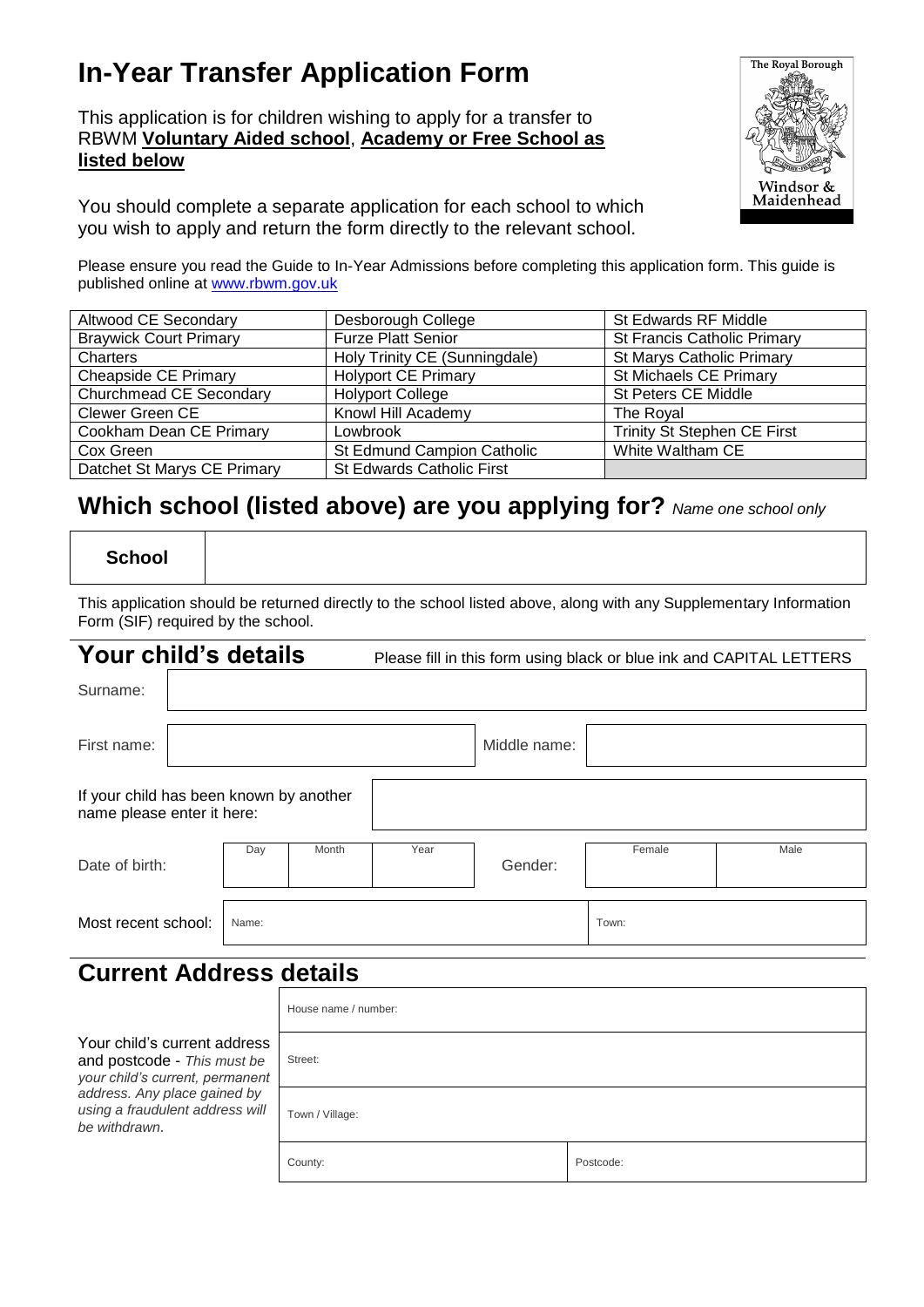| <b>Parent/Carer details</b>                                                                                                                                                                                                    |                                                                                                                                    |  |                |                                                         |     |               |  |
|--------------------------------------------------------------------------------------------------------------------------------------------------------------------------------------------------------------------------------|------------------------------------------------------------------------------------------------------------------------------------|--|----------------|---------------------------------------------------------|-----|---------------|--|
| Mr/Mrs/Miss/Ms                                                                                                                                                                                                                 | Initial                                                                                                                            |  | Surname        |                                                         |     |               |  |
| Home Tel. No.                                                                                                                                                                                                                  |                                                                                                                                    |  | Mobile Tel. No |                                                         |     |               |  |
| Email                                                                                                                                                                                                                          |                                                                                                                                    |  |                | Relationship to Child                                   |     |               |  |
| <b>Additional details</b>                                                                                                                                                                                                      |                                                                                                                                    |  |                | Please tick the appropriate box below for each question |     |               |  |
|                                                                                                                                                                                                                                | Does your child have a statement of special educational needs? (If yes, please<br>contact the RBWM SEN Department on 01628 796779) |  |                |                                                         | Yes | <b>No</b>     |  |
| documentary evidence)                                                                                                                                                                                                          | Is your child in the care of the Local Authority? (If yes, please attach                                                           |  |                |                                                         | Yes | <b>No</b>     |  |
|                                                                                                                                                                                                                                | Has your child been absent for a total of more than 4 weeks in the last year?                                                      |  |                |                                                         | Yes | $\star$<br>No |  |
|                                                                                                                                                                                                                                | Has your child ever been given a fixed term exclusion from a school?                                                               |  |                |                                                         | Yes | $\star$<br>No |  |
|                                                                                                                                                                                                                                | Has your child ever been permanently excluded from a school?                                                                       |  |                |                                                         | Yes | No            |  |
|                                                                                                                                                                                                                                | Have you had contact with an Education Welfare Officer or Social Services?                                                         |  |                |                                                         | Yes | No            |  |
| * If you have ticked 'Yes' for any of the above, please provide details (i.e. dates and reasons for exclusions /<br>absences and contact details of EWO's/Social Workers) here:<br>Use and attach a separate sheet if required |                                                                                                                                    |  |                |                                                         |     |               |  |
| Trancfor Dotaile                                                                                                                                                                                                               |                                                                                                                                    |  |                |                                                         |     |               |  |

### **Transfer Details**

| When are you looking to transfer your child? (ASAP or Date)                                                                                        |     |     |    |  |
|----------------------------------------------------------------------------------------------------------------------------------------------------|-----|-----|----|--|
| Are you transferring schools due to a change of address? (If yes, please provide<br>details of your new address and your approximate move in date) | Yes |     | No |  |
| Are you requesting to transfer schools but not moving address? (If yes, please<br>state your reasons for transferring schools below)               |     | Yes | No |  |
| If you are a Service/Crown Servant family due to move into the area please tick here. (Please provide<br>evidence of posting)                      |     |     |    |  |
| Does your child have a sibling (brother or sister - this includes half, adopted, or<br>foster sibling) attending the school currently?             |     | Yes |    |  |

If you have ticked yes, please provide details below:

|           | Name | Date of Birth |
|-----------|------|---------------|
| Sibling/s |      |               |
|           |      |               |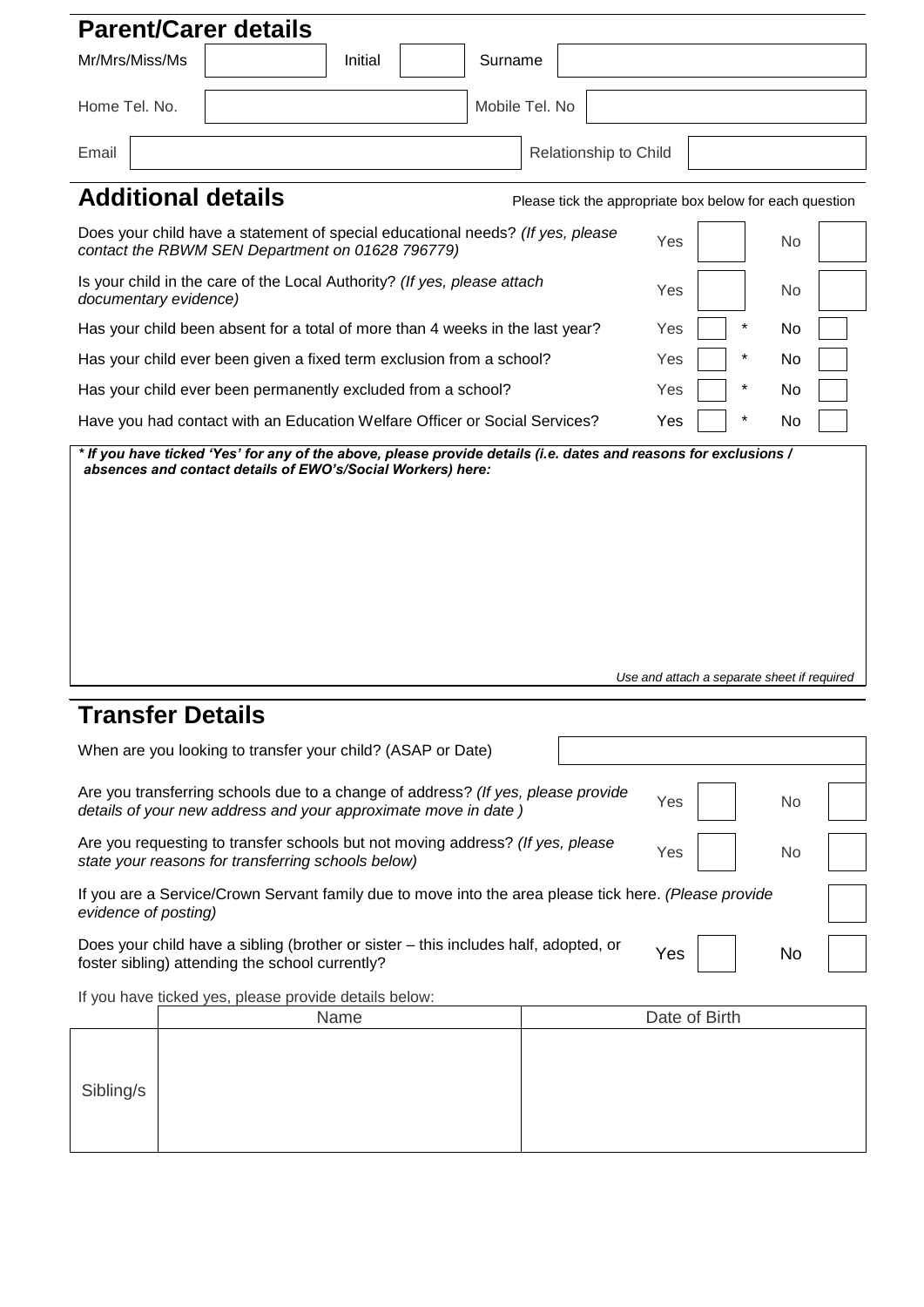**Please use the box below to note down your reasons for requesting an in-year transfer along with the reasons why you are applying for this school. Use this space to list any previous addresses and the dates of any planned move.**

# **Head teacher's Signature**

**If you are transferring from one RBWM to another RBWM school you must discuss the transfer with your child's current Head teacher and get this section signed by them. Forms will be returned if a signature is not provided.**

| Head teacher's signature: |       |  |
|---------------------------|-------|--|
| Print Name:               | Date: |  |